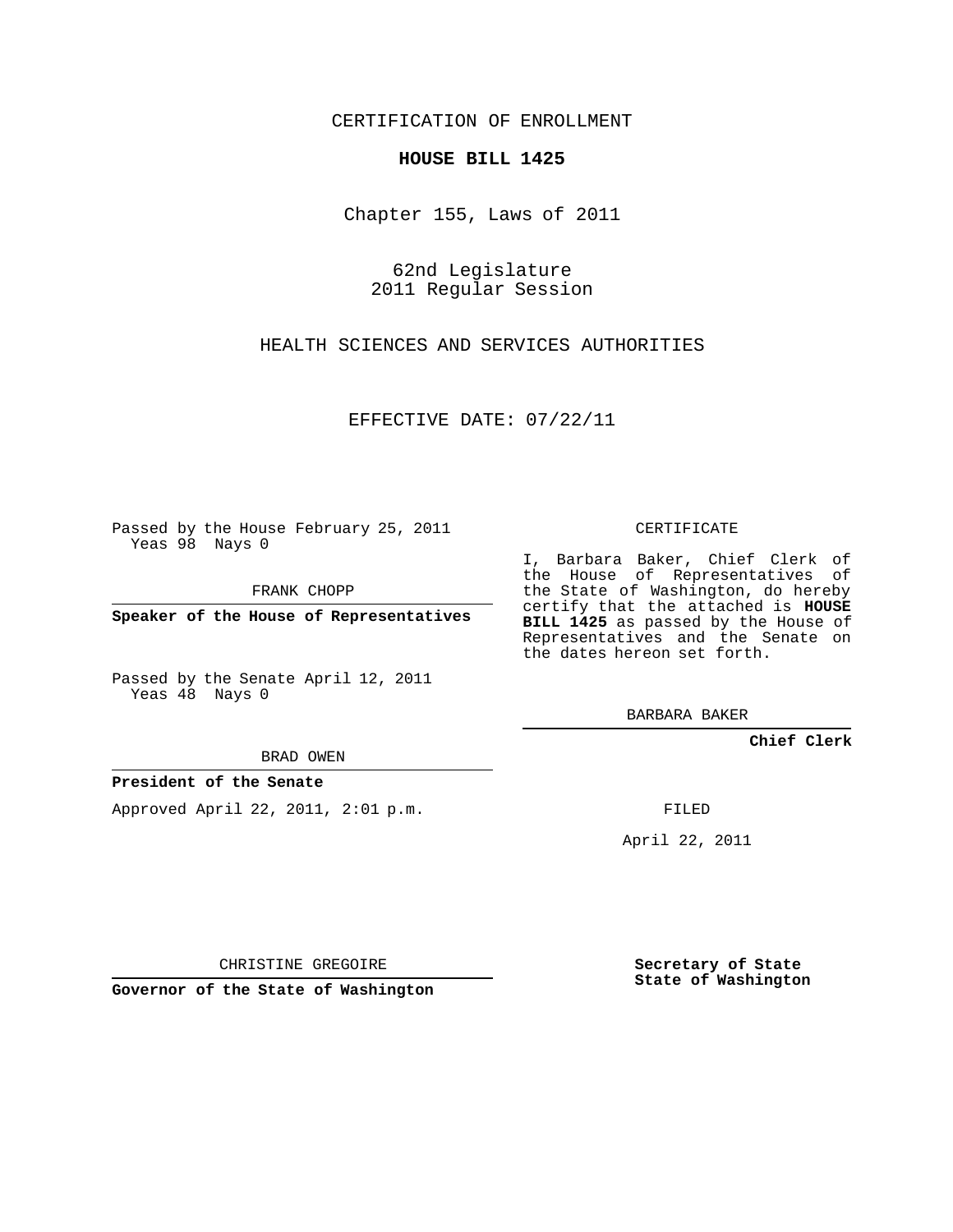## **HOUSE BILL 1425** \_\_\_\_\_\_\_\_\_\_\_\_\_\_\_\_\_\_\_\_\_\_\_\_\_\_\_\_\_\_\_\_\_\_\_\_\_\_\_\_\_\_\_\_\_

\_\_\_\_\_\_\_\_\_\_\_\_\_\_\_\_\_\_\_\_\_\_\_\_\_\_\_\_\_\_\_\_\_\_\_\_\_\_\_\_\_\_\_\_\_

Passed Legislature - 2011 Regular Session

**State of Washington 62nd Legislature 2011 Regular Session**

**By** Representative Haler; by request of Higher Education Coordinating Board

Read first time 01/20/11. Referred to Committee on Higher Education.

1 AN ACT Relating to health sciences and services authorities; and 2 amending RCW 35.104.040.

3 BE IT ENACTED BY THE LEGISLATURE OF THE STATE OF WASHINGTON:

 4 **Sec. 1.** RCW 35.104.040 and 2010 1st sp.s. c 33 s 2 are each 5 amended to read as follows:

 (1) The higher education coordinating board may approve applications submitted by local governments for an area's designation as a health sciences and services authority under this chapter. The director must determine the division to review applications submitted by local governments under this chapter. The application for designation must be in the form and manner and contain such information as the higher education coordinating board may prescribe, provided the application:

14 (a) Contains sufficient information to enable the director to 15 determine the viability of the proposal;

16 (b) Demonstrates that an ordinance or resolution has been passed by 17 the legislative authority of a local government that delineates the 18 boundaries of an area that may be designated an authority;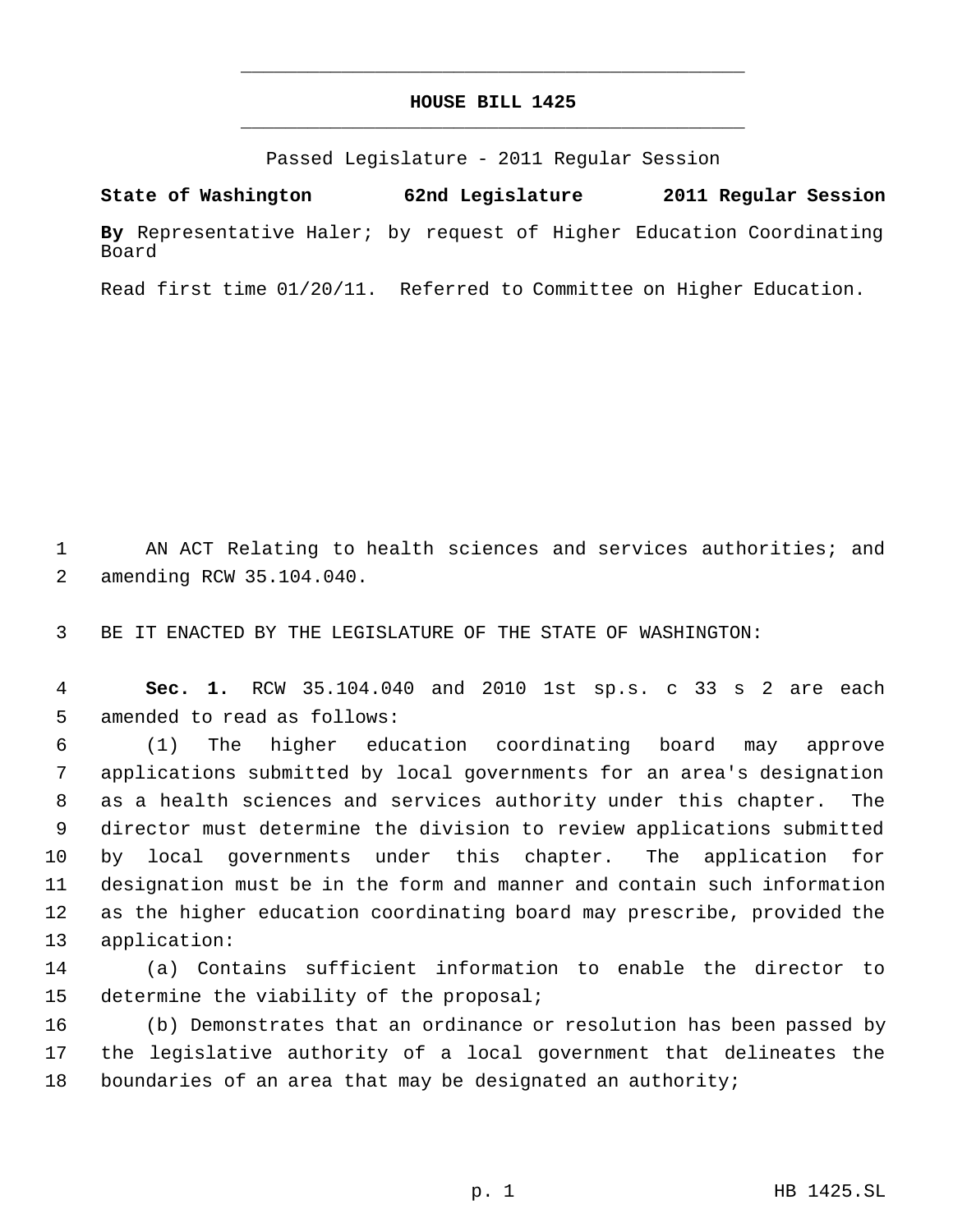(c) Is submitted on behalf of the local government, or, if that 2 office does not exist, by the legislative body of the local government; (d) Demonstrates that the public funds directed to programs or facilities in the authority will leverage private sector resources and contributions to activities to be performed;

 (e) Provides a plan or plans for the development of the authority as an entity to advance as a cluster for health sciences education, health sciences research, biotechnology development, biotechnology 9 product commercialization, and/or health care services; and

 (f) Demonstrates that the state has previously provided funds to health sciences and services programs or facilities in the applicant city, town, or county.

 (2) The director must determine the division to develop criteria to evaluate the application. The criteria must include:

 (a) The presence of infrastructure capable of spurring development of the area as a center of health sciences and services;

 (b) The presence of higher education facilities where undergraduate 18 or graduate coursework or research is conducted; and

 (c) The presence of facilities in which health services are provided.

(3) There may be no more than two authorities statewide.

 (4) An authority may only be created in a county with a population of less than one million persons and located east of the crest of the Cascade mountains.

 (5) The director may reject or approve an application. When denying an application, the director must specify the application's deficiencies. The decision regarding such designation as it relates to a specific local government is final; however, a rejected application may be resubmitted.

 (6) Applications are due by December 31, 2010, and must be processed within sixty days of submission.

 (7) The director may, at his or her discretion, amend the boundaries of an authority upon the request of the local government.

 (8) The higher education coordinating board may adopt any rules necessary to implement this chapter.

36 (9) The ((higher - education - coordinating - board - must - develop 37 evaluation  $-$  and  $-$  performance  $-$  measures  $-$  in  $-$  order  $-$  to  $-$  evaluate  $-$  the 38 effectiveness of the programs in the authorities that are funded with